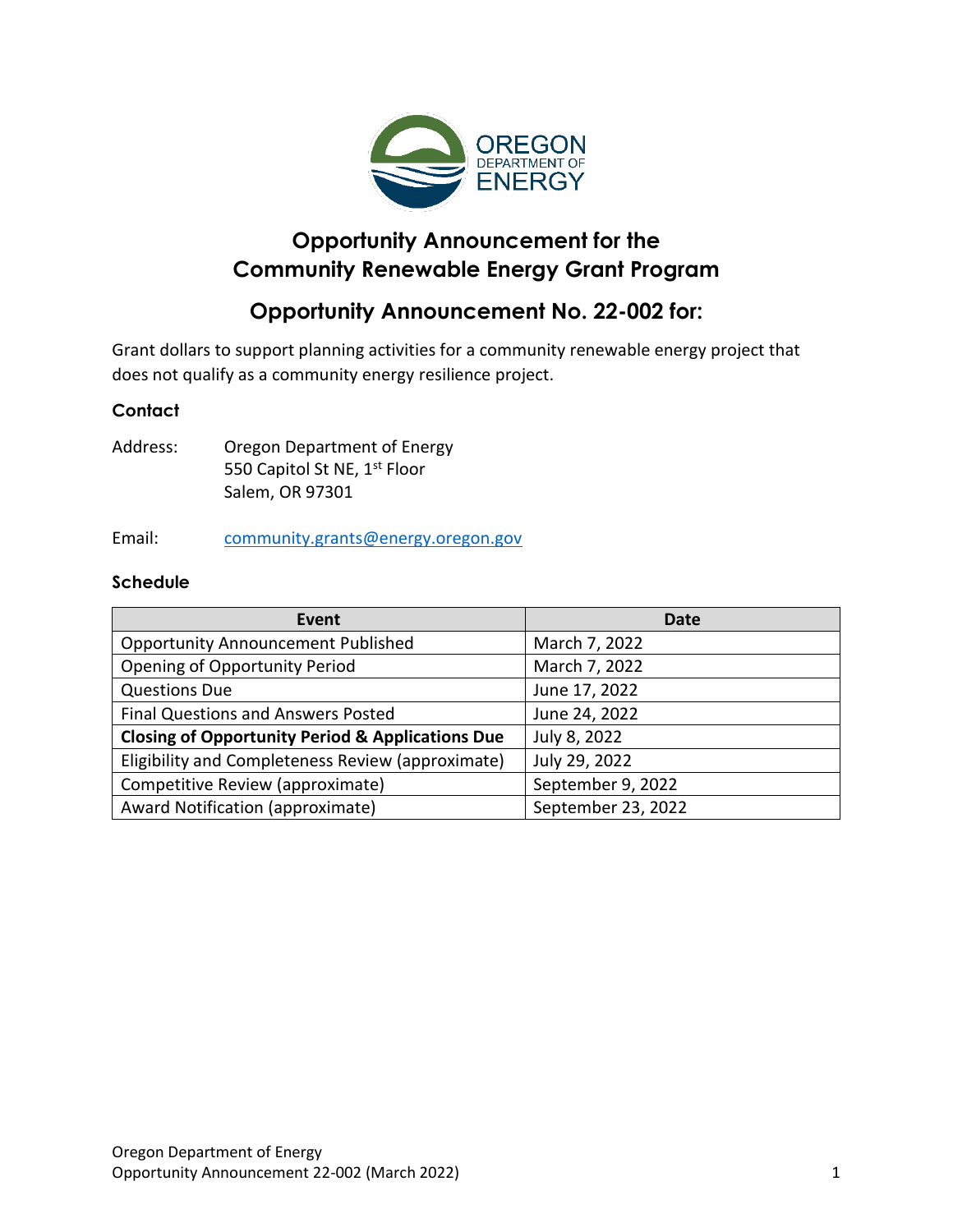# **Contents**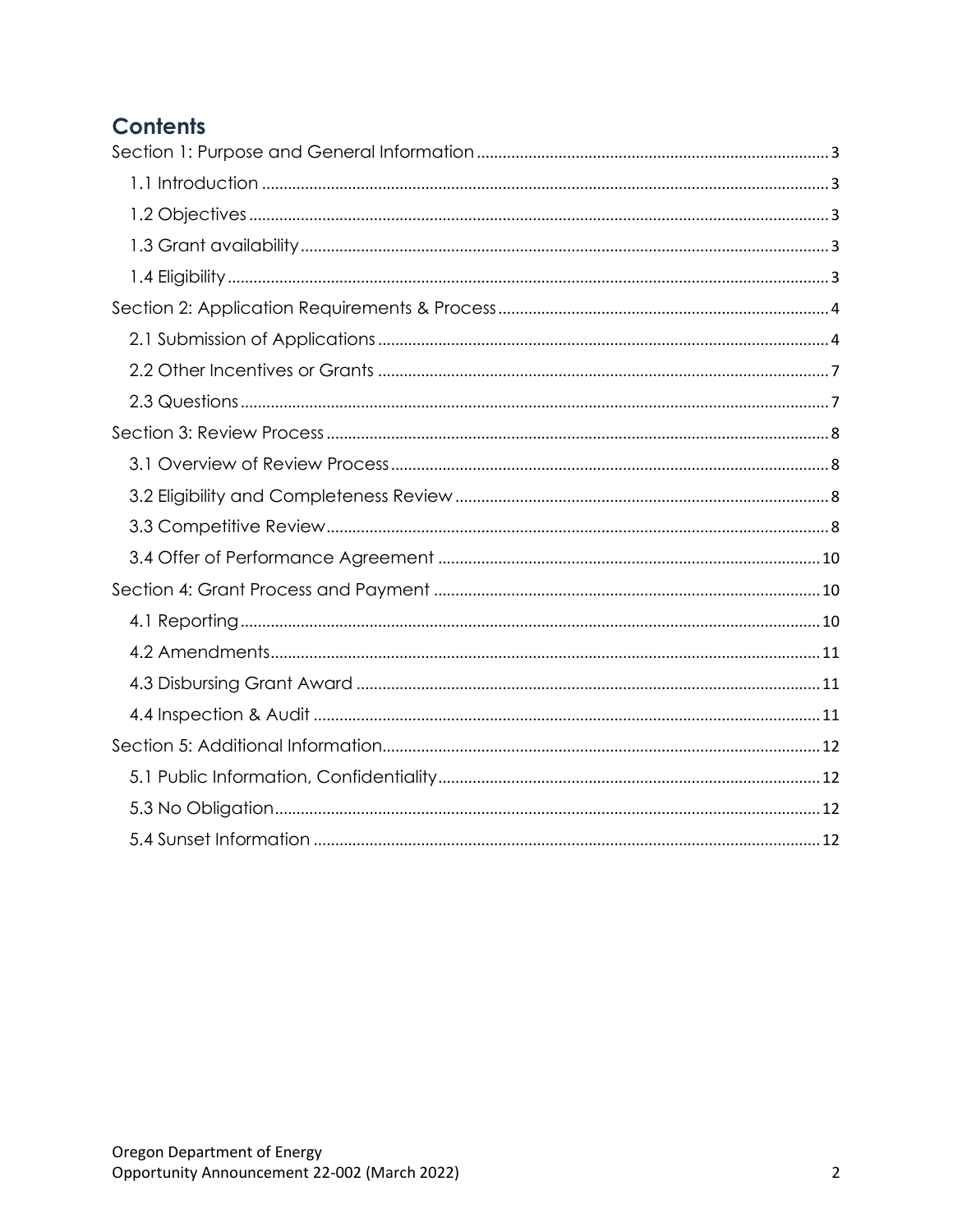# <span id="page-2-0"></span>**Section 1: Purpose and General Information**

# <span id="page-2-1"></span>**1.1 Introduction**

The purpose of this Community Renewable Energy Grant Program opportunity announcement is to create an application, competitive review, and grant award process that follows the requirements of the legislation and rules under which the Community Renewable Energy Grant Program is administered to determine which projects will receive grant funding.

# <span id="page-2-2"></span>**1.2 Objectives**

The Community Renewable Energy Grant Program provides grants to:

- Support offsetting the cost of planning and developing community renewable energy projects;
- Make community renewable energy projects economically feasible for qualifying communities;
- Promote small-scale renewable energy projects; and
- Provide direct benefits to communities across this state in the form of increased community energy resilience, local jobs, economic development, or direct energy cost savings to families and small businesses.

This opportunity announcement aims to support planning activities for a community renewable energy project that does not qualify as a community energy resilience project.

# <span id="page-2-3"></span>**1.3 Grant availability**

The Department has \$12,000,000 in grant funds available for four open Community Renewable Energy Grant Program opportunity announcements. A minimum of 50 percent of these funds are reserved for projects that qualify as a community energy resilience project, and a minimum of 50 percent is reserved for community renewable energy projects that primarily serve a qualifying community.

The maximum grant available for planning a community renewable energy project, whether it qualifies as a community energy resilience project or not, is \$100,000 and it may be used to cover up to 100 percent of the reasonable planning costs.

# <span id="page-2-4"></span>**1.4 Eligibility**

An applicant must be one of Oregon's federally recognized Native American Tribes, a public body, or a consumer-owned utility. See [ORS 174.109 for a definition of public body.](https://www.oregonlegislature.gov/bills_laws/ors/ors174.html#:~:text=174.109%20%E2%80%9CPublic%20body%E2%80%9D%20defined.%20Subject%20to%20ORS%20174.108%2C%20as%20used%20in%20the%20statutes%20of%20this%20state%20%E2%80%9Cpublic%20body%E2%80%9D%20means%20state%20government%20bodies%2C%20local%20government%20bodies%20and%20special%20government%20bodies.%20%5B2001%20c.74%20%C2%A72%5D) An applicant may partner with a federally recognized Native American Tribe, public body, nonprofit entity, private business with a business site in Oregon, or owner of rental property in Oregon.

Eligible community renewable energy projects must utilize one or more of the following renewable energy system technologies:

- Energy generation:
	- o Biomass

Oregon Department of Energy Opportunity Announcement 22-002 (March 2022) 3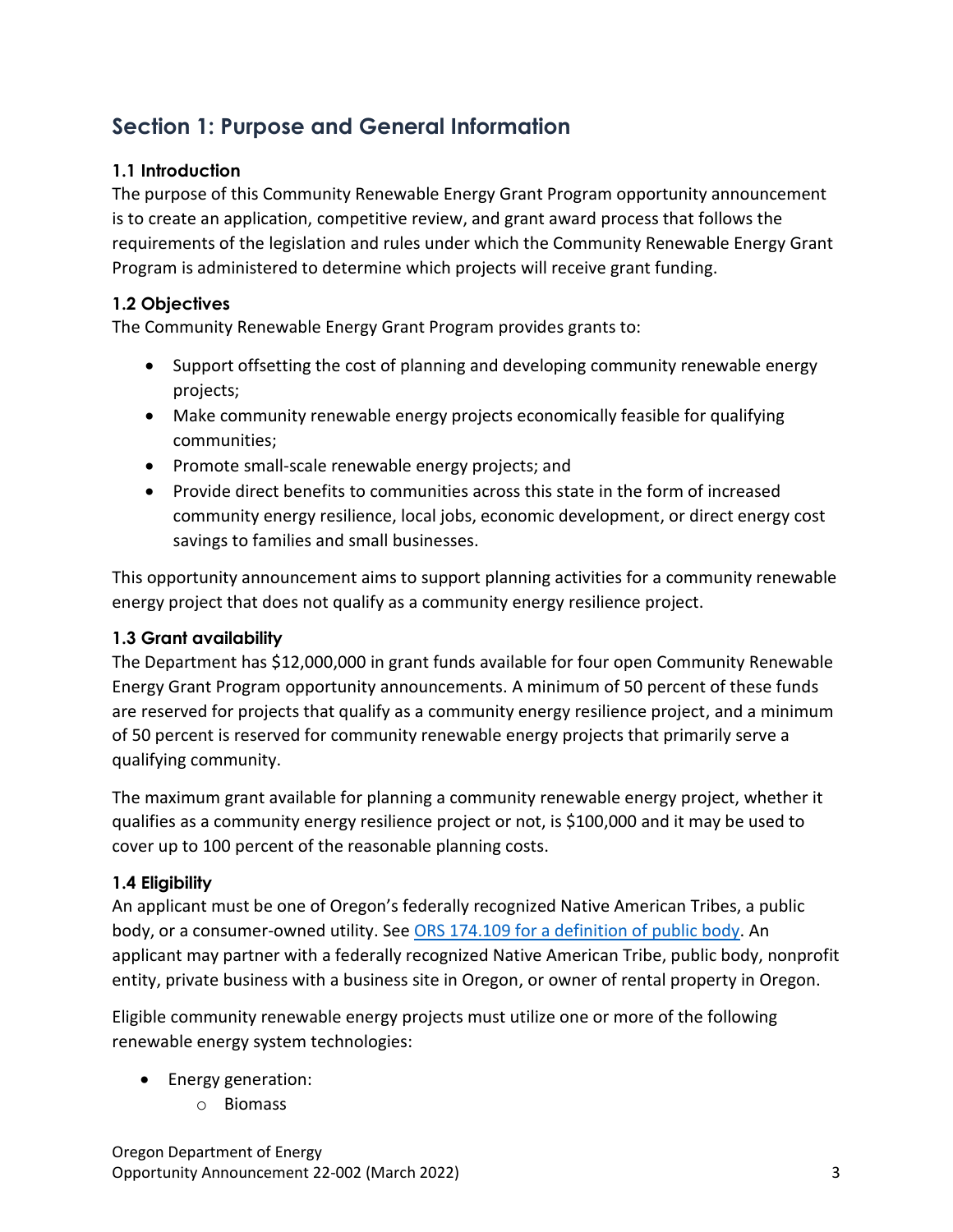- o Solar
- o Geothermal
- o Hydroelectric
- o Wind
- o Landfill gas
- o Biogas
- o Wave
- o Tidal
- o Ocean thermal energy technology
- Energy storage
- Microgrid technologies
- Electric vehicle charging

A new energy storage system, microgrid technology, or electric vehicle charging station must be paired with an existing or newly-constructed renewable energy system for producing energy, as listed under "Energy generation."

Other eligibility requirements for a planning grant include:

- The proposed project must be located in Oregon but not in a city with a population of 500,000 or more.
- The project must provide a direct benefit to a community in the form of increased community energy resilience, local jobs, economic development, or direct energy costs savings to families and small businesses.
- The project must not exceed 20 MW of nameplate capacity, if the project is for generating renewable energy.
- The applicant must meet all the application requirements detailed in Section 2 of this opportunity announcement.

Costs eligible to be covered by a Community Renewable Energy Grant planning grant are detailed in [OAR 330-250-0050.](https://secure.sos.state.or.us/oard/viewSingleRule.action?ruleVrsnRsn=286904)

# <span id="page-3-0"></span>**Section 2: Application Requirements & Process**

# <span id="page-3-1"></span>**2.1 Submission of Applications**

Applications must be submitted through the Department's [online application portal](https://odoe.powerappsportals.us/en-US/crephome) with all the requested information. Access to the application portal and associated materials are available on the [Oregon Department of Energy website.](https://www.oregon.gov/energy/Incentives/Pages/CREP.aspx)

Applications that are submitted improperly or are incomplete may be rejected. The Department must receive applications no later than the due date on the cover of this opportunity announcement.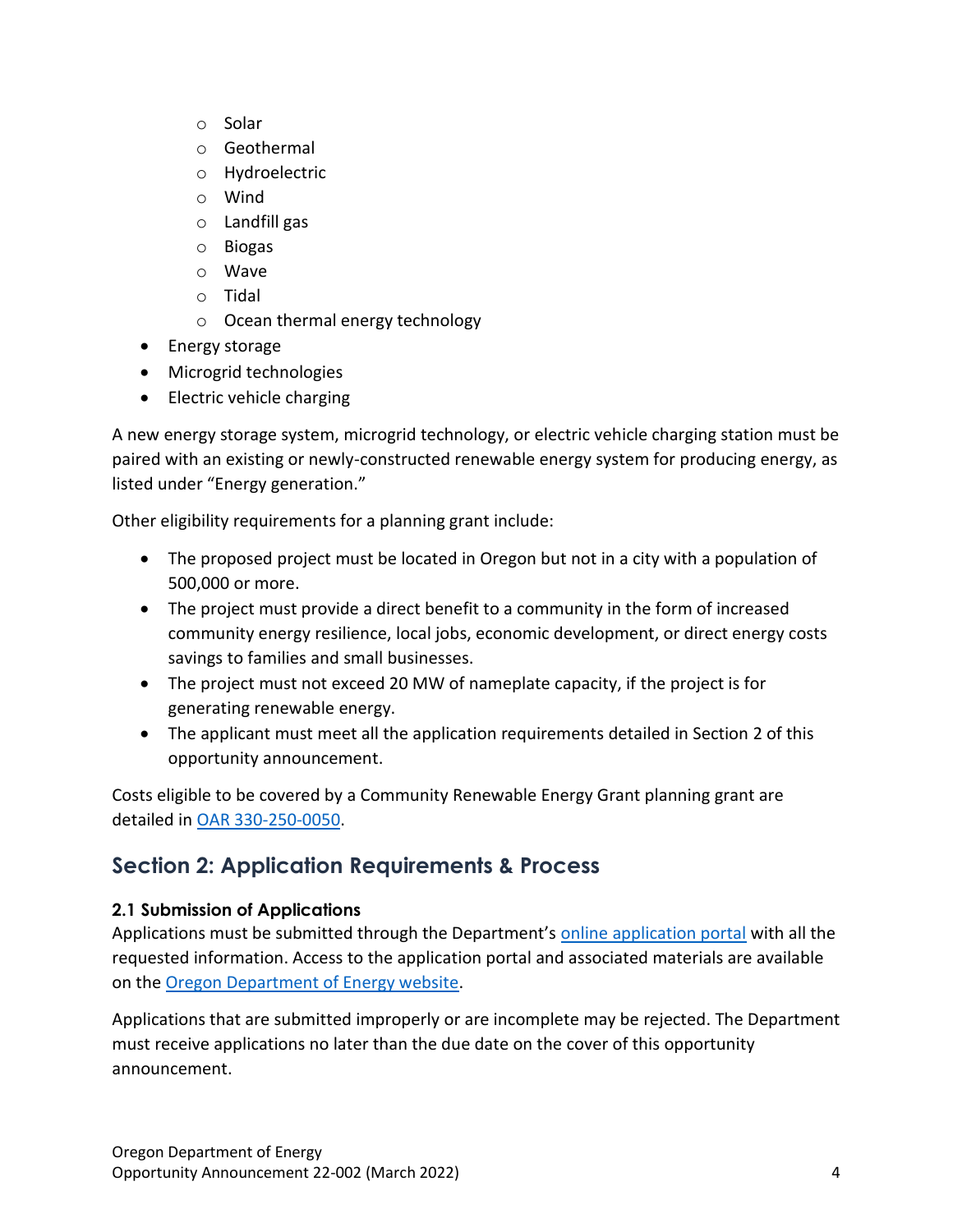On the application form, the applicant must list a person as the point of contact for the application. The Department will contact this designated responsible party with technical questions; it is the job of the designated point of contact to coordinate and submit responses to the Department.

A complete planning grant application includes, at a minimum:

- (1) An application form with all required information completed.
- (2) Applicant eligibility information and contact details.
- (3) Information about any partner organizations and their roles, including:
	- (a) For any partner that is a private business, documentation that the partner has a business site located in Oregon.
	- (b) For any partner that is an owner of rental property, documentation that the partner owns rental property located in Oregon.
- (4) The following supplemental documents:
	- (a) Written authorization from the applicant's governing body allowing submission of the application.
	- (b) For any partner that is a public body, written authorization from the partner's governing body allowing submission of the application.
	- (c) Evidence the application has been drafted in consultation with regional stakeholders for the purpose of ensuring feasibility. This must include a description of the applicant's consultation with regional stakeholders and community groups, and any additional community engagement process as part of developing the planning grant application.
	- (d) Evidence the application has been drafted in consultation with electric utilities that have customers in the communities covered by the proposed community renewable energy project, for the purpose of ensuring feasibility. This may include a letter from the electric utility serving the communities covered by a proposed community renewable energy project or other evidence that the applicant has consulted the electric utility.
- (5) A description of the proposed project including:
	- (a) A description of the project location including details of its location in Oregon and not in a city with a population of 500,000 or more.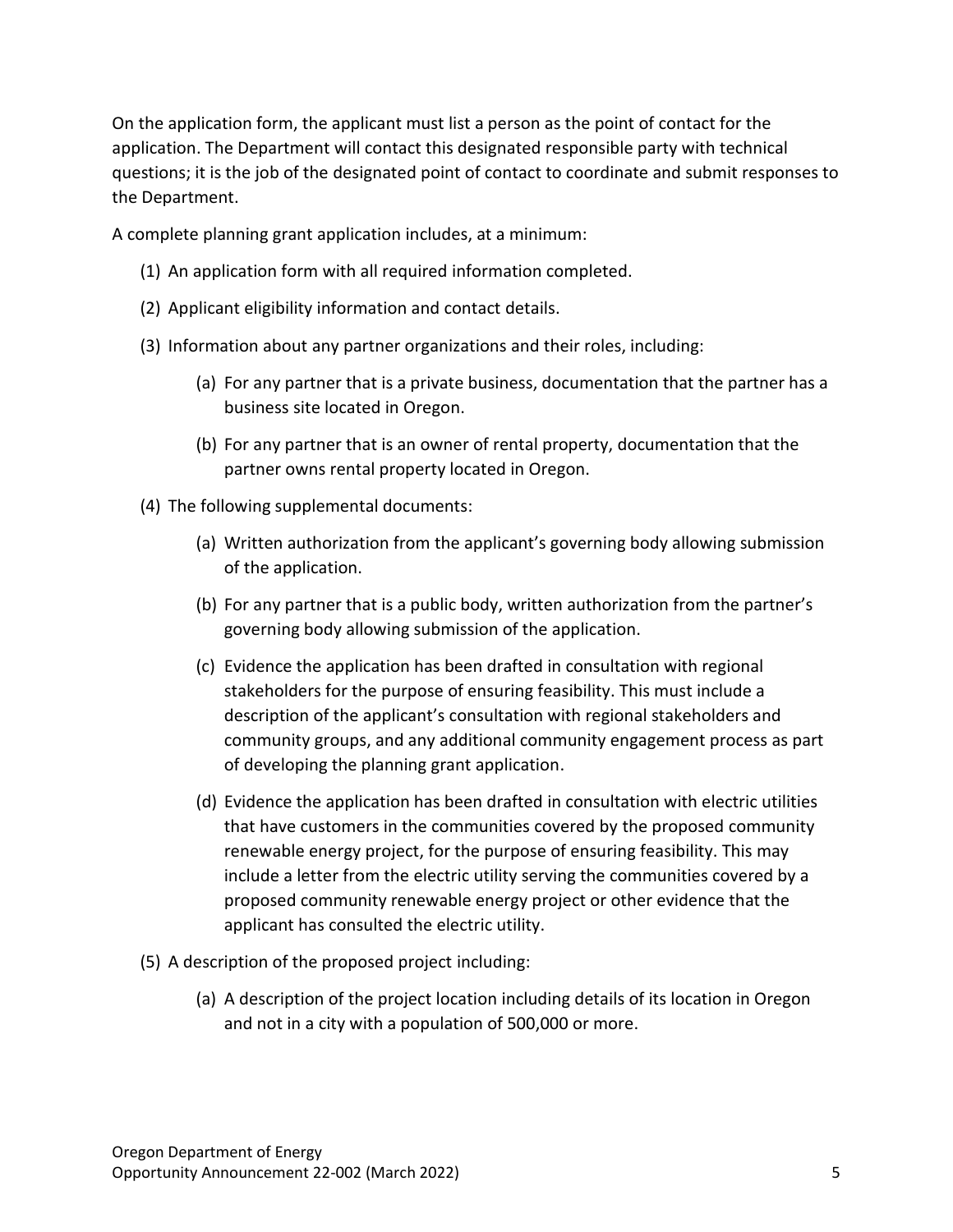- (b) If applicable, a detailed description or other documentation of the extent to which the community renewable energy project would be located in and/or will serve one or more [qualifying communities.](https://www.oregonlegislature.gov/bills_laws/ors/ors470.html#:~:text=(9)%20%E2%80%9CQualifying%20community%E2%80%9D%20means%20a%20community%20that%20qualifies%20as%20an%20environmental%20justice%20community%20as%20defined%20in%20section%201%20of%20this%202021%20Act%20%5B469A.400%5D.)
- (c) A description that shows the system meets the definition of a community renewable energy system. This should include:
	- (A) Information regarding major system components, to the extent known, such as renewable energy generation, energy storage, electric vehicle charging systems, and microgrid enabling technologies.
	- (B) A description of the renewable energy resource, that the resource is in adequate supply, and how the system will access the resource.
	- (C) A description of the market for the energy produced by the system.
	- (D) A description of how the system will connect or transmit energy to the community identified in the application.
- (d) If the project is for generating renewable energy, the anticipated nameplate capacity if known.
- (e) If the community renewable energy project will add capacity to or be paired with an existing renewable energy system, for example pairing energy storage and/or microgrid enabling technologies with an existing solar photovoltaic array, the applicant must include a description of the existing renewable energy system.
- (6) A project plan that contains:
	- (a) A list of planning team members, their roles and lines of authority, and experience with similar projects.
	- (b) A detailed schedule for planning completion, which demonstrates the planning will be completed within six months of execution of the performance agreement.
	- (c) Evidence that demonstrates the planning will result in a proposal for developing a community renewable energy project.
	- (d) A description of how consultation with the following groups will be incorporated into the planning:
		- (A) Members of qualifying communities served by the proposed community renewable energy project;
		- (B) Businesses located in the communities served by the proposed community renewable energy project;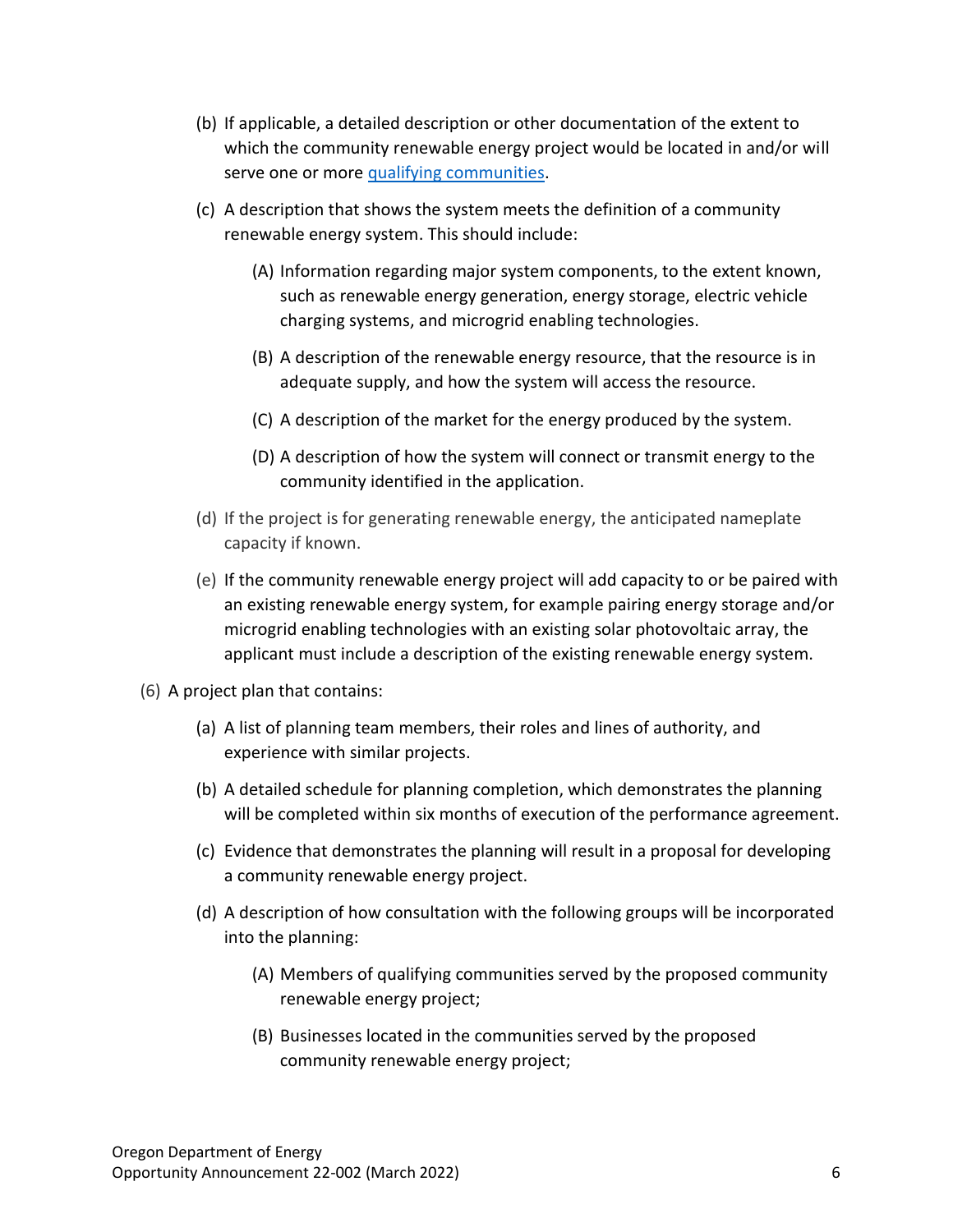- (C) Electric utilities that have customers in the communities served by the proposed community renewable energy project; and
- (D) Other regional stakeholders.
- (7) If applicable, a description of how the community renewable energy project would integrate with broader community energy and environmental goals.
- (8) The grant amount requested and estimated budget for planning costs, including:
	- (a) Costs associated with:
		- (A) Consulting fees, including design and engineering;
		- (B) Load analysis;
		- (C) Siting, excluding property acquisition;
		- (D) Ensuring code compliance;
		- (E) Interconnection studies;
		- (F) Transmission studies; and
		- (G) Other expenditures, summarized by purpose.
	- (b) A description of any other grants that the applicant has been or may be awarded for the planning in the application.

The department will not accept amendments to applications during the opportunity period. An applicant may withdraw an application and submit a replacement application during the opportunity period.

# <span id="page-6-0"></span>**2.2 Other Incentives or Grants**

In the application, an applicant must indicate other incentives that have been or may be awarded that are directly related to the planning in the application. The amount of any potential CREP grant will be reduced if in combination with other incentives the amount exceeds 100 percent of the planning costs.

# <span id="page-6-1"></span>**2.3 Questions**

Questions, including requests for explanations of the meaning or interpretation of provisions of this opportunity announcement, must be submitted via email to [community.grants@energy.oregon.gov](mailto:community.grants@energy.oregon.gov) and be received by the due date for questions set forth on the cover of this opportunity announcement. To help ensure questions are answered and responses are posted appropriately, please identify "CREP question" in your subject line. Answers to questions submitted will be posted online for access by all applicants.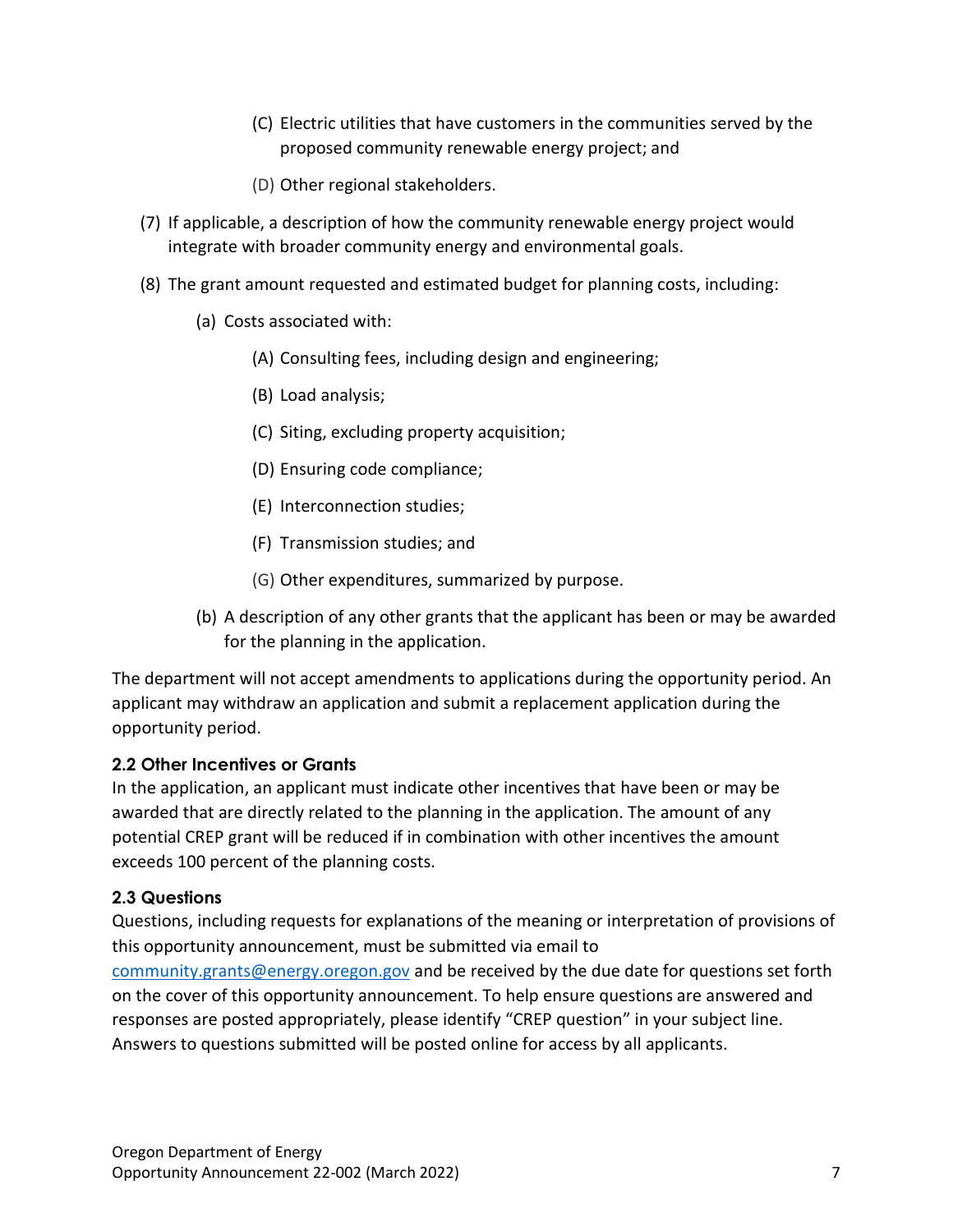# <span id="page-7-0"></span>**Section 3: Review Process**

#### <span id="page-7-1"></span>**3.1 Overview of Review Process**

The Department will conduct a review of the applications received in response to this opportunity announcement. The Department will evaluate all applications for completeness. The Department will conduct a competitiveness review of all complete applications and based on the competitive review results; certain applications may be offered a performance agreement.

The only information the Department will consider in the review process is that which is submitted by the applicant through the application process. Attempts to improperly influence the review process by submitting additional information or contacting the agency review team with additional information will result in application denial. All comments and questions should be submitted via email to [community.grants@energy.oregon.gov.](mailto:community.grants@energy.oregon.gov)

#### <span id="page-7-2"></span>**3.2 Eligibility and Completeness Review**

The Department staff will first review all applications on a pass/fail basis to determine if each application is complete, meaning it includes all the minimum required elements described in section 2.1 of this opportunity announcement. The applicant's failure to comply with the instructions or failure to submit a complete application may result in the application being found incomplete and rejected. Only those applications that meet the minimum requirements will be considered for further review. If the applicant is relying on information in attachments, the information in the attachments should be readily identifiable with explicit references noted on the application form.

If the Department finds that the application is complete, the Department will notify the applicant that the application will move into the competitive review process. The Department will not process incomplete applications, though the Department may request additional information from an applicant if necessary to support the competitive review process. The Department will provide written notification to the applicant of incomplete applications that their application is not moving to the competitive review. If an application is found to be incomplete, the applicant may apply in a future opportunity announcement.

#### <span id="page-7-3"></span>**3.3 Competitive Review**

The requested information detailed in Section 2.1 is the minimum required information for an application to be considered complete. Some of the scoring criteria in Section 3.3 are optional. Applicants that demonstrate they meet these criteria may score higher during the competitive review process. The online application portal will provide details on how to submit this information.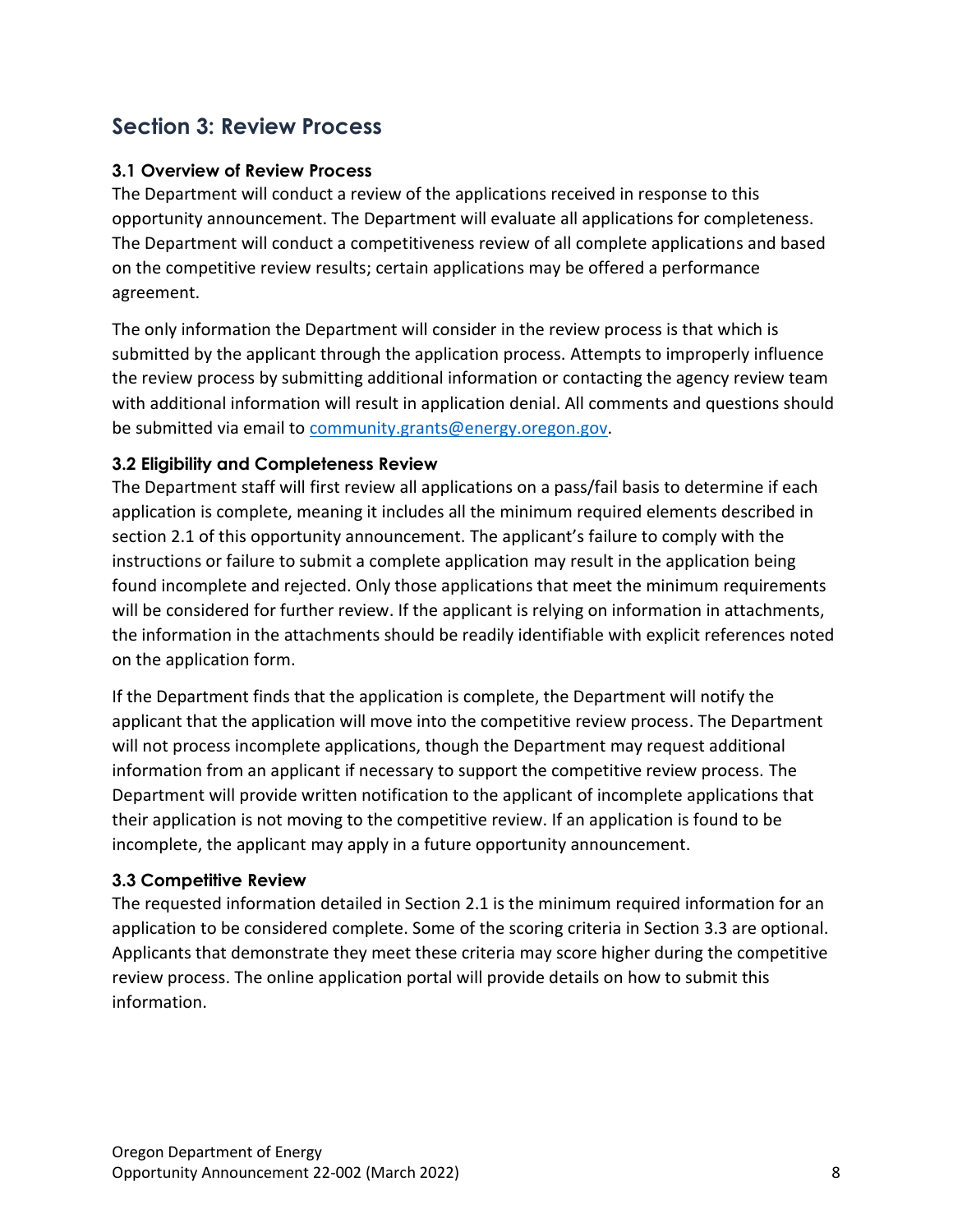| Planning Project - Community Renewable Energy Project                                                                                                                                                                                                                                                                                                                                                                                                                                                                                                                                                                                                                                                                                                                                                                                                                                                                                                                                                                                                                                                                                                                                                                                                                                                                                                                                                                                                                  |               |
|------------------------------------------------------------------------------------------------------------------------------------------------------------------------------------------------------------------------------------------------------------------------------------------------------------------------------------------------------------------------------------------------------------------------------------------------------------------------------------------------------------------------------------------------------------------------------------------------------------------------------------------------------------------------------------------------------------------------------------------------------------------------------------------------------------------------------------------------------------------------------------------------------------------------------------------------------------------------------------------------------------------------------------------------------------------------------------------------------------------------------------------------------------------------------------------------------------------------------------------------------------------------------------------------------------------------------------------------------------------------------------------------------------------------------------------------------------------------|---------------|
| <b>Competitive Review Criteria</b>                                                                                                                                                                                                                                                                                                                                                                                                                                                                                                                                                                                                                                                                                                                                                                                                                                                                                                                                                                                                                                                                                                                                                                                                                                                                                                                                                                                                                                     | <b>Points</b> |
| <b>Project Feasibility</b>                                                                                                                                                                                                                                                                                                                                                                                                                                                                                                                                                                                                                                                                                                                                                                                                                                                                                                                                                                                                                                                                                                                                                                                                                                                                                                                                                                                                                                             |               |
| Strength of planning project team: applicant provides a list of significant planning team<br>members, clearly defined roles, sufficient number of team members, experience of the team<br>on similar projects, clear description of partners.<br>Strength of renewable energy project description: applicant adequately describes the<br>project to be planned.<br>Strength of financial plan: applicant demonstrates financial ability to complete the planning.<br>Strength of planning project schedule: applicant demonstrates the planning will be<br>completed within 6 months.                                                                                                                                                                                                                                                                                                                                                                                                                                                                                                                                                                                                                                                                                                                                                                                                                                                                                  | 45            |
| <b>Program Priorities &amp; Project Benefits</b>                                                                                                                                                                                                                                                                                                                                                                                                                                                                                                                                                                                                                                                                                                                                                                                                                                                                                                                                                                                                                                                                                                                                                                                                                                                                                                                                                                                                                       |               |
| Equity:<br>Location in Community: Proposed project is located in a qualifying community.<br>$\bullet$<br>Communities Served: Proposed project provides direct benefits to one or more<br>$\bullet$<br>qualifying communities.<br>Project Leadership: Applicant provides a description of the consultations with<br>$\bullet$<br>regional stakeholders and community groups, and any additional community<br>engagement process as part of developing the grant application.<br>Community Partnerships. Applicant demonstrates partnerships with regional<br>$\bullet$<br>stakeholders and community groups representing qualifying communities.<br>Community Outreach Plan: Applicant includes a community outreach plan that<br>$\bullet$<br>describes the participation and engagement by people with low incomes; Black,<br>Indigenous or People of Color; members of tribal communities; people with<br>disabilities; youth; people from rural communities; and people from otherwise<br>disadvantaged communities in the siting, planning, designing, or evaluating of the<br>proposed project. This could include, but is not limited to, descriptions of surveys of<br>the local community, attendance or participation at public meetings, community<br>ideas and recommendations incorporated in project plan.<br>An Equity Framework is used by the applicant to guide development, or is proposed<br>to guide implementation or evaluation, of the project. | 15            |
| Demonstrates significant prior investments in energy efficiency measures at the project<br>location or will result in aggregate improvements to demand response capabilities. Evidence<br>may include utility or Energy Trust of Oregon project documentation or finance statements<br>demonstrating investments.                                                                                                                                                                                                                                                                                                                                                                                                                                                                                                                                                                                                                                                                                                                                                                                                                                                                                                                                                                                                                                                                                                                                                      | 5             |
| Project constructed in part or in whole by disadvantaged business enterprises, emerging<br>small businesses, or businesses that are owned by minorities, women, or disabled veterans.                                                                                                                                                                                                                                                                                                                                                                                                                                                                                                                                                                                                                                                                                                                                                                                                                                                                                                                                                                                                                                                                                                                                                                                                                                                                                  | 5             |
| Applicant includes information detailing the extent to which the project includes inclusive<br>hiring and promotion polices.                                                                                                                                                                                                                                                                                                                                                                                                                                                                                                                                                                                                                                                                                                                                                                                                                                                                                                                                                                                                                                                                                                                                                                                                                                                                                                                                           | 5             |
| Project assists applicant in achieving goals included in the applicants' natural hazard<br>mitigation plan as approved by the Federal Emergency Management Agency.                                                                                                                                                                                                                                                                                                                                                                                                                                                                                                                                                                                                                                                                                                                                                                                                                                                                                                                                                                                                                                                                                                                                                                                                                                                                                                     | 5             |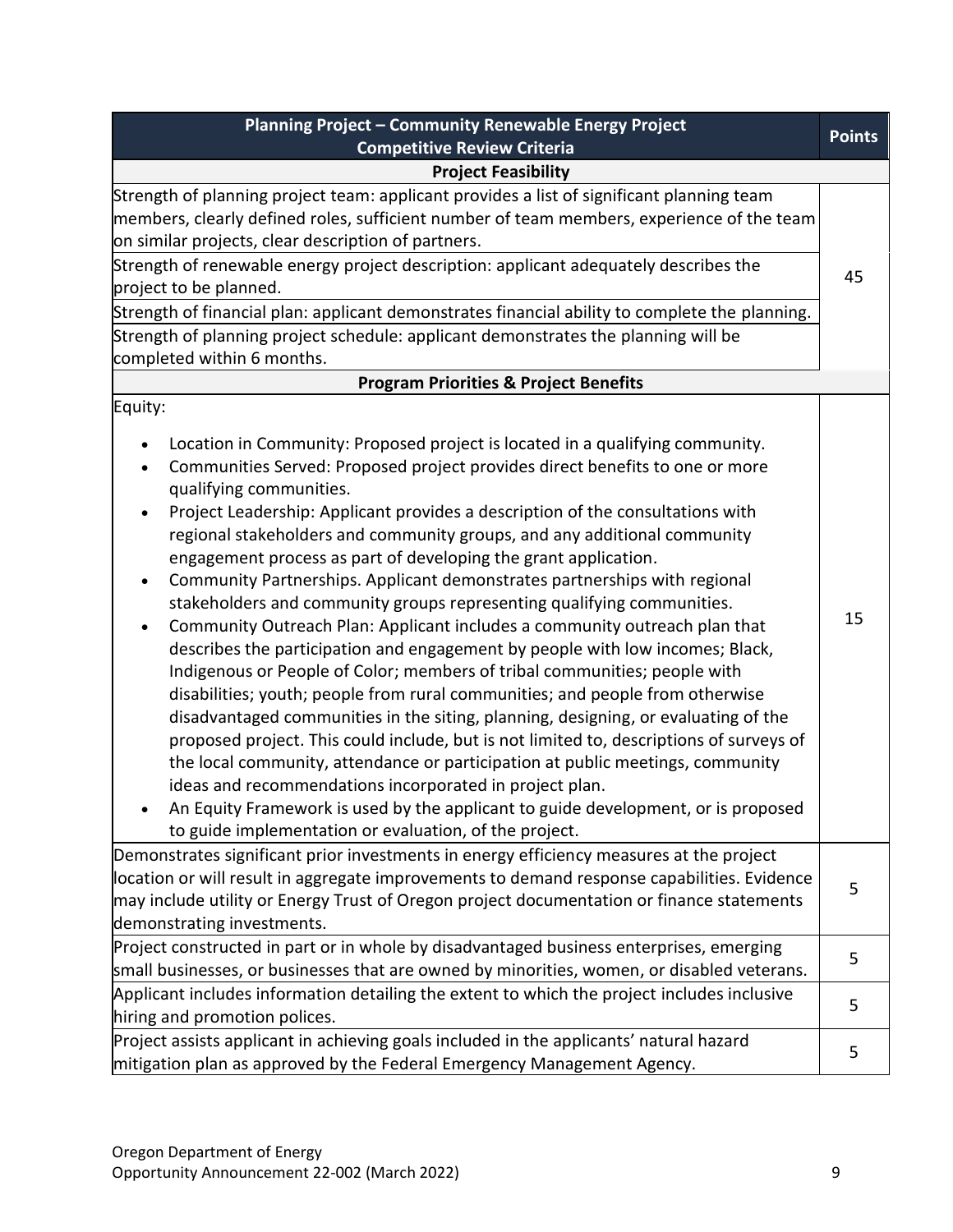| Level of anticipated direct energy cost savings to families and small businesses (amount of<br>savings predicted relative to the grant request amount, number of families and businesses<br>that see direct savings, diversity and types of families and businesses that see the direct<br>benefits).                                 |  |  |
|---------------------------------------------------------------------------------------------------------------------------------------------------------------------------------------------------------------------------------------------------------------------------------------------------------------------------------------|--|--|
| Level of anticipated economic development (beyond job creation, will the proposed project<br>increase average incomes; ensure sustainable economic growth, innovation, workforce<br>development, business retention and expansion, and promotion of an environment that<br>supports entrepreneurship and small business development). |  |  |
| Level of anticipated local jobs directly created during construction, and directly sustained<br>during operations, in relation to the size of the requested grant amount.                                                                                                                                                             |  |  |
| <b>Project Diversity</b>                                                                                                                                                                                                                                                                                                              |  |  |
| Geographic Diversity.                                                                                                                                                                                                                                                                                                                 |  |  |
| Diversity of technology/resource types/project size.                                                                                                                                                                                                                                                                                  |  |  |

Applications will be ranked based on the competitive review scores and recommendations from competitive review committee. Final recommendations will be determined by the department. Applicants that are recommended for awards may be offered a Performance Agreement.

The Department will notify applicants of the competitive review outcome in writing. Planning projects not selected may be eligible to apply again during a future opportunity announcement.

#### <span id="page-9-0"></span>**3.4 Offer of Performance Agreement**

Following the competitive review, successful applications may be offered a performance agreement. The grant amount offered may be less than requested. The Department will communicate to the applicant the conditions surrounding the offer of a performance agreement. Applicants will have 30 calendar days to respond in writing to the offer, after which the Department may revoke the offer.

The performance agreement will include the terms provided in [OAR 330-250-0080,](https://secure.sos.state.or.us/oard/viewSingleRule.action?ruleVrsnRsn=286910) and may include additional terms, such as reporting frequency. In accordance with OAR 330-250-0080 (3), failure to agree to the terms of a performance agreement may result in the Department rejecting the grant application.

# <span id="page-9-1"></span>**Section 4: Grant Process and Payment**

#### <span id="page-9-2"></span>**4.1 Reporting**

Once a Performance Agreement is executed, successful applicants will be required to submit planning progress reports as specified in the performance agreement.

When the planning project is complete, the grantee must submit a copy of the plan completed under the performance agreement and an itemized list of equipment and the incurred costs for items associated with the planning and detailed in the performance agreement.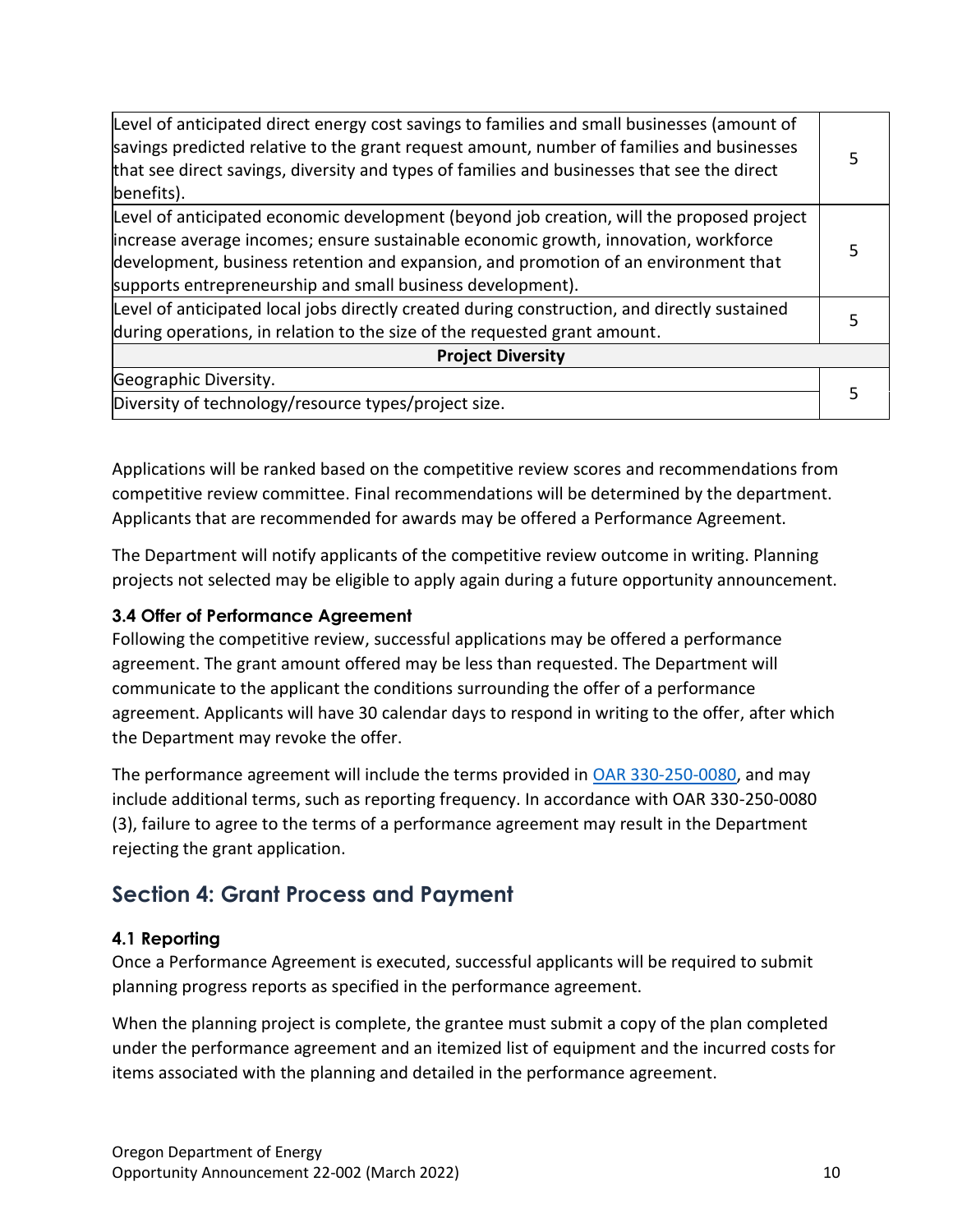Reasonable planning costs itemized may include, but is not limited to, costs associated with:

- (1) Consulting fees, including design and engineering;
- (2) Load analysis;
- (3) Siting, excluding property acquisition;
- (4) Ensuring code compliance;
- (5) Interconnection studies;
- (6) Transmission studies; and
- (7) Other expenditures, summarized by purpose.

The grant may not be used to cover any fixed costs the applicant would incur in the applicant's normal course of business such as existing staff salaries or overhead costs.

# <span id="page-10-0"></span>**4.2 Amendments**

Performance agreements may be amended only as provided under [OAR 330-250-0140.](https://secure.sos.state.or.us/oard/viewSingleRule.action?ruleVrsnRsn=286916) The grantee must submit a written amendment request to the director to amend a performance agreement. Prior to approval of an amendment, the grantee must demonstrate that the planning project with the proposed change will continue to meet the requirements in statute, rule, and the opportunity announcement, as well as continuing to be technically feasible. The grantee has the responsibility to provide complete technical documentation that will support a case for the proposed amendment. The Department may deny amendments submitted without such justification and documentation.

The Department will evaluate amendments to determine if the change would have affected the outcome of the competitive review, which may result in pro-rating the award amount or denial of the amendment request. Amendment request will not result in an increased award amount, even if the project costs increase.

# <span id="page-10-1"></span>**4.3 Disbursing Grant Award**

Once a performance agreement is executed, up to 30 percent of the grant funds may be released to be spent on eligible planning costs. The remaining grant funds will be released upon completion of the planning and receipt of the reporting requirements.

If the requested grant is for planning a community renewable energy project and the grant amount is up to 100 percent of the planning costs associated with the project, the final distribution amount may be reduced based on the CPA verification letter required in the final report as specified in the Performance Agreement.

# <span id="page-10-2"></span>**4.4 Inspection & Audit**

The Department reserves the right to audit all documentation relating to the planning project in a performance agreement.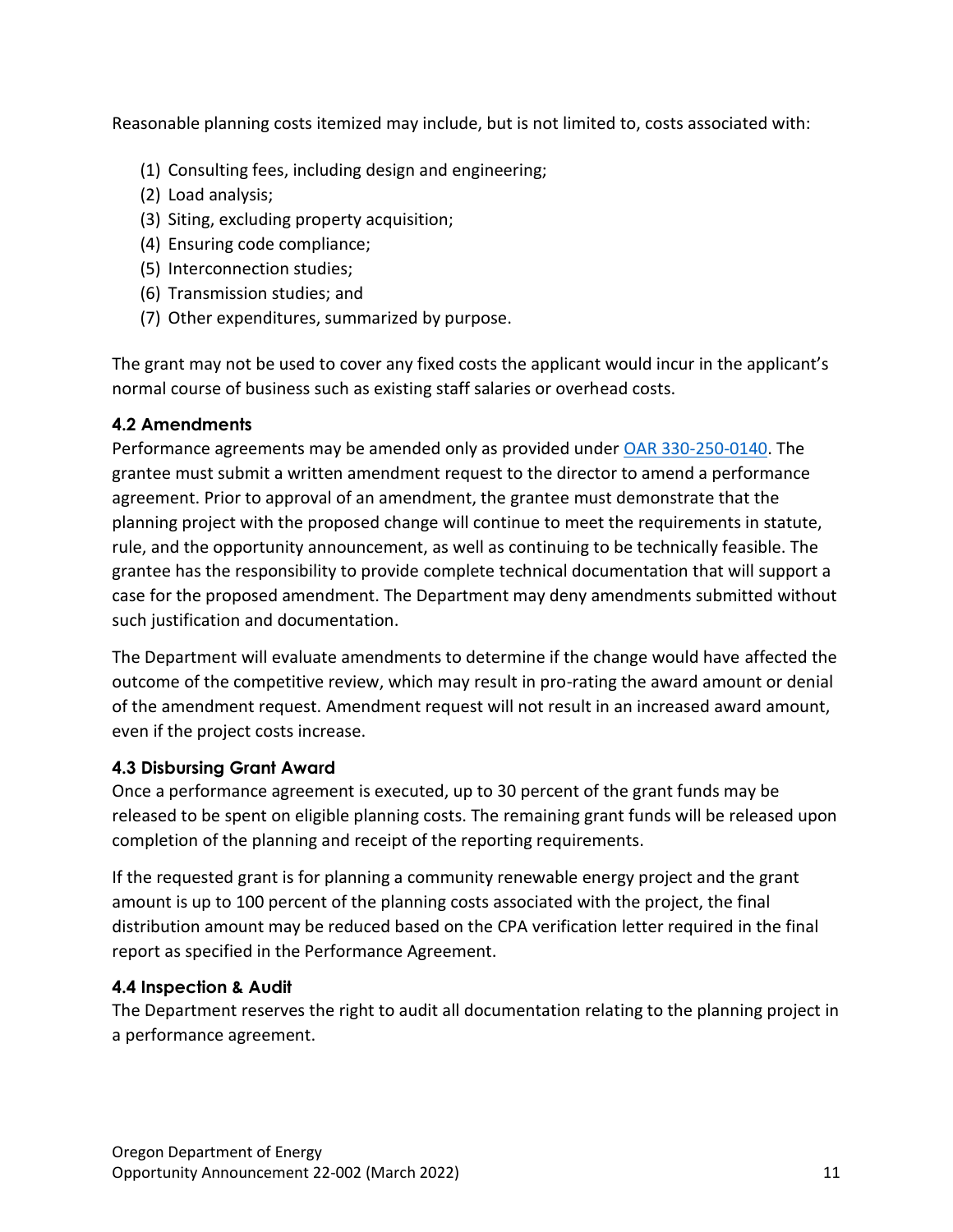# <span id="page-11-0"></span>**Section 5: Additional Information**

### <span id="page-11-1"></span>**5.1 Public Information, Confidentiality**

The State of Oregon's Public Records Law (ORS 192.311 through 192.478) applies to filings and applications submitted to the Department. The law states every person has a right to inspect any public record of a public body, subject to certain exceptions. Applications are public records, and the Department may be required by law to disclose information in the application to the public on request. An applicant may request confidentiality of certain information in its application by marking the information confidential. Marking information does not guarantee that it will be kept confidential, however, and the Department will make any decisions regarding public disclosure of information contained in this application in accordance with Oregon Public Records Law.

Grant funding from the state of Oregon may be reported on [Oregon Transparency,](https://www.oregon.gov/transparency/pages/index.aspx) a state agency tool available for Oregonians to learn about how state government works, taxes are used, and more. The data and information on this website are provided to users for general knowledge and information. It excludes data and information that is confidential, protected, or private under state and federal laws, and is unaudited.

The Department may publicly announce awarded grantees under this program. The public announcement may include, but is not limited to: the system owner's name, partner's names, type of project and/or description, location of project, size of the project, total cost of the project, and the awarded grant amount.

# **5.2 Reservation of Department Rights**

The Department reserves all rights regarding this opportunity announcement, including, without limitation, the right to:

- 1. Amend, delay, or cancel the opportunity announcement without liability if the Department finds it is in the best interest of the State of Oregon to do so;
- 2. Not consider any or all applications received upon finding that it is in the best interest of the State of Oregon to do so;
- 3. Deem incomplete any application that fails substantially to comply with all prescribed opportunity announcement procedures and requirements; and
- 4. Allocate a grant amount less than the amount requested by applicant, at its discretion.

# <span id="page-11-2"></span>**5.3 No Obligation**

The Department is not obligated as a result of the submission or acceptance of an application to award a grant to an applicant.

# <span id="page-11-3"></span>**5.4 Sunset Information**

If awarded, a grant applicant's performance agreement will outline the timeframe required to receive the grant award. In general, CREP planning grant performance agreements provide six